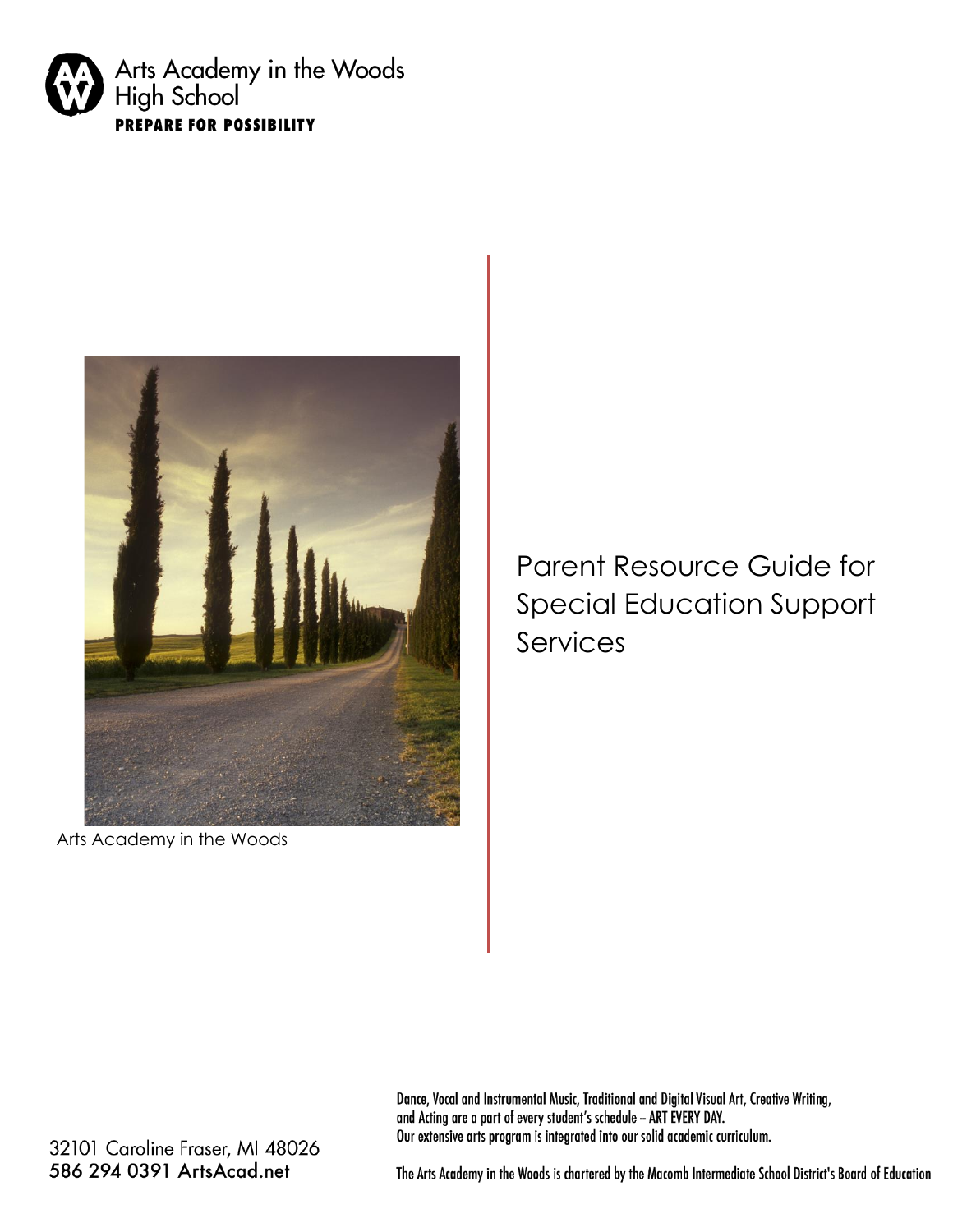

Dance, Vocal and Instrumental Music, Traditional and Digital Visual Art, Creative Writing, and Acting are a part of every student's schedule - ART EVERY DAY. Our extensive arts program is integrated into our solid academic curriculum. The Arts Academy in the Woods is chartered by the Macomb Intermediate School District's Board of Education

## **Table of Contents**

| Step 1. Child is identified as possibly needing special education and related |  |
|-------------------------------------------------------------------------------|--|
| Step 2. Child is evaluated by the Multidisciplinary Evaluation Team (MET) 4   |  |
|                                                                               |  |
|                                                                               |  |
|                                                                               |  |
|                                                                               |  |
|                                                                               |  |
|                                                                               |  |
|                                                                               |  |
|                                                                               |  |
|                                                                               |  |
|                                                                               |  |
|                                                                               |  |
|                                                                               |  |
|                                                                               |  |
|                                                                               |  |
|                                                                               |  |
|                                                                               |  |
|                                                                               |  |
|                                                                               |  |
|                                                                               |  |
|                                                                               |  |
|                                                                               |  |
|                                                                               |  |
|                                                                               |  |
|                                                                               |  |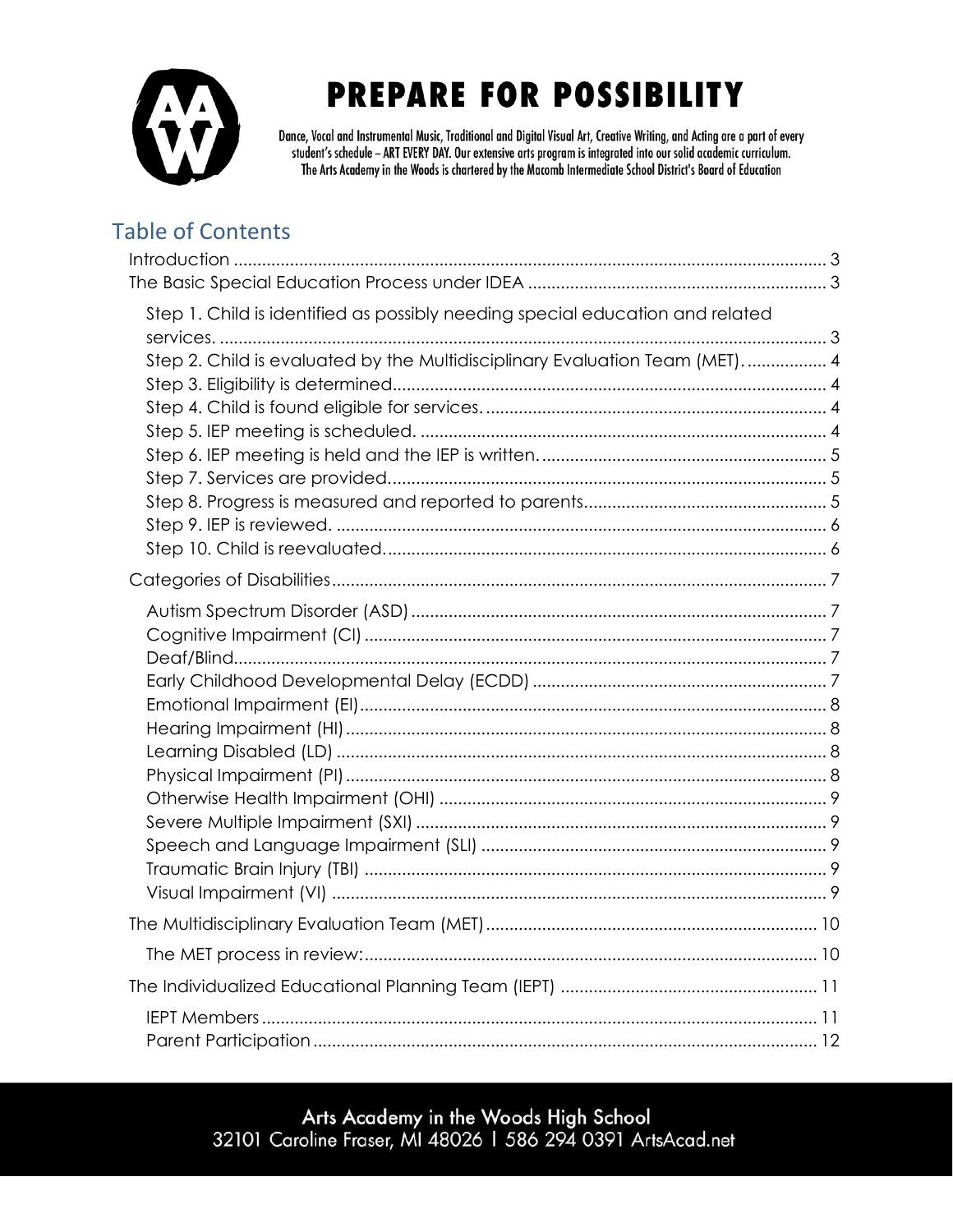

Dance, Vocal and Instrumental Music, Traditional and Digital Visual Art, Creative Writing, and Acting are a part of every student's schedule - ART EVERY DAY. Our extensive arts program is integrated into our solid academic curriculum. The Arts Academy in the Woods is chartered by the Macomb Intermediate School District's Board of Education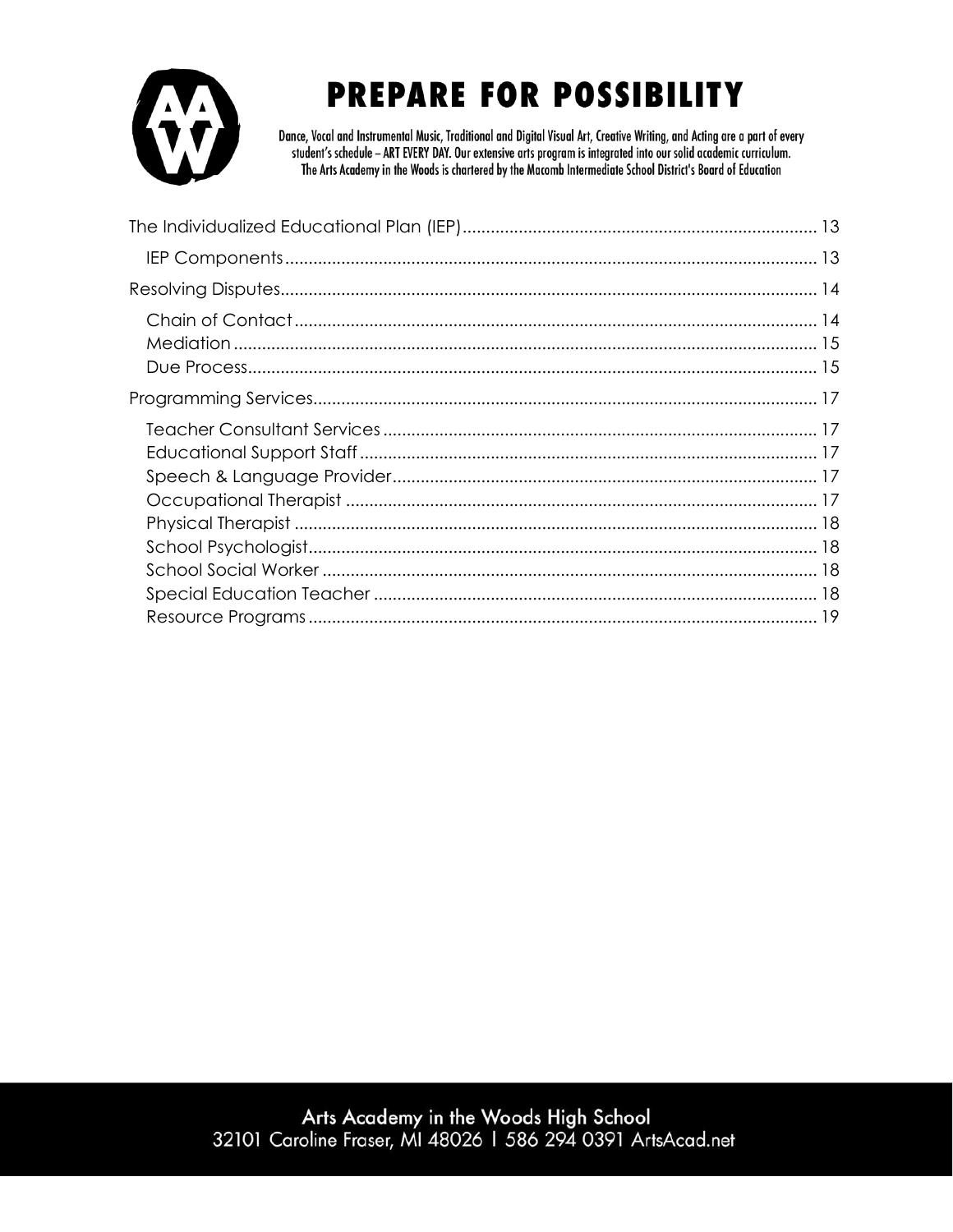

Dance, Vocal and Instrumental Music, Traditional and Digital Visual Art, Creative Writing, and Acting are a part of every student's schedule - ART EVERY DAY. Our extensive arts program is integrated into our solid academic curriculum. The Arts Academy in the Woods is chartered by the Macomb Intermediate School District's Board of Education

## <span id="page-3-0"></span>Introduction

The purpose of this manual is to inform the Academy's families and employees about IDEA laws and the Academy's procedures and forms that have been developed to comply with the requirements of these laws. This manual reflects the Academy's commitment to address the educational needs of ALL children.

Arts Academy in The Woods expects employees to be knowledgeable about the School District procedures concerning IDEA laws, with a particular emphasis on parent and student rights.

Special education laws give children with disabilities and their parents' important rights. Specifically, the federal law commonly known as the Individuals with Disabilities Education Act (IDEA) gives families of special education children the right to:

- have their child assessed or tested to determine special education eligibility and needs
- inspect and review school records relating to their child
- attend an annual "individualized education program" (IEP) meeting and develop a written IEP plan with representatives of the local school district, and
- resolve disputes with the school district through an impartial administrative and legal process.

## <span id="page-3-1"></span>The Basic Special Education Process under IDEA

The writing of each student's Individualized Education Plan (IEP) takes place within the larger picture of the special education process under IDEA. Before taking a detailed look at the IEP, it may be helpful to look briefly at how a student is identified as having a disability and needing special education and related services and, thus, an IEP.

<span id="page-3-2"></span>Step 1. Child is identified as possibly needing special education and related services.

A school professional may ask that a child be evaluated to see if he or she has a disability. Parents may also contact the child's teacher or other school professional to ask that their child be evaluated. This request may be verbal or in writing. Parental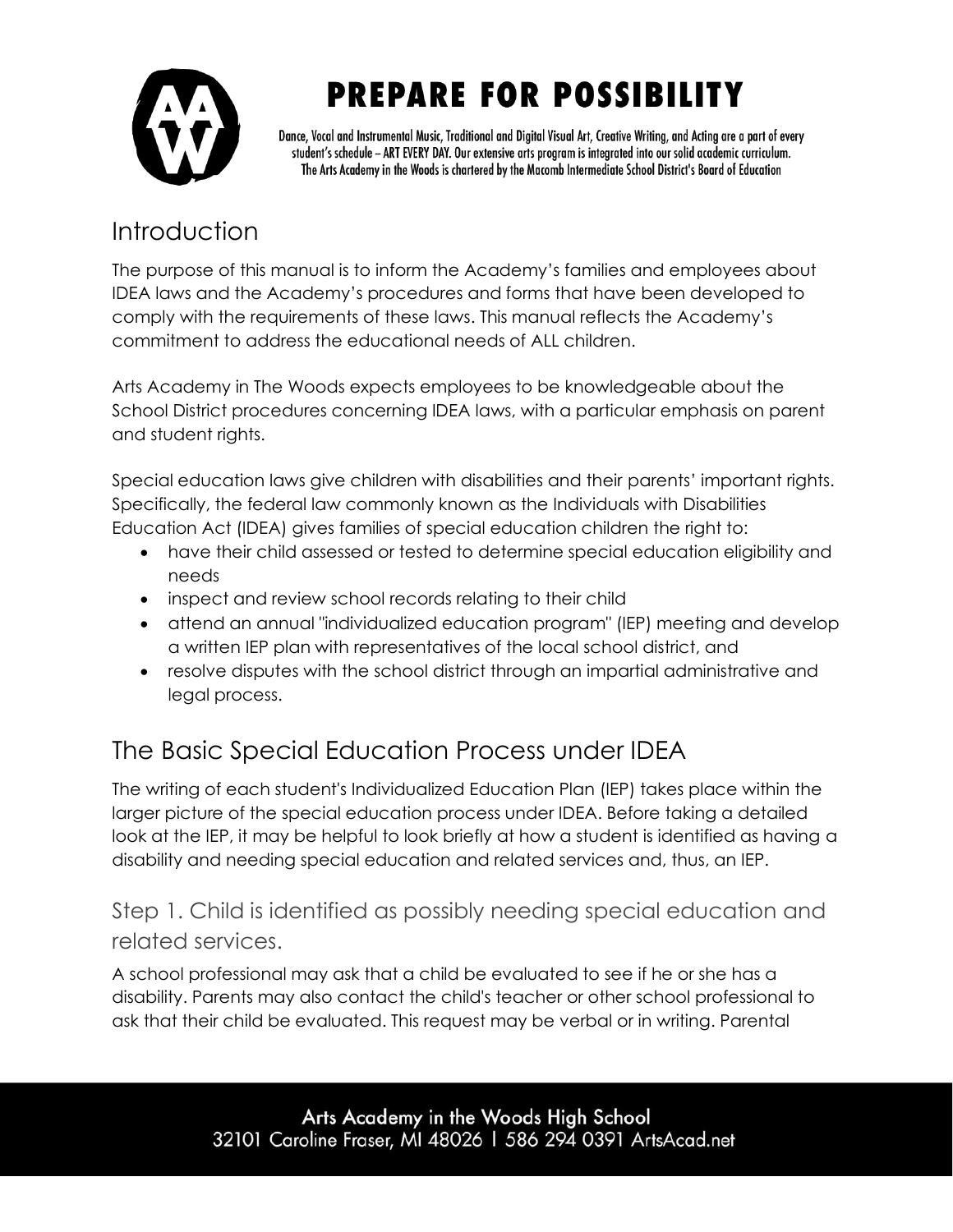

Dance, Vocal and Instrumental Music, Traditional and Digital Visual Art, Creative Writing, and Acting are a part of every student's schedule - ART EVERY DAY. Our extensive arts program is integrated into our solid academic curriculum. The Arts Academy in the Woods is chartered by the Macomb Intermediate School District's Board of Education

consent is needed before the child may be evaluated. Evaluation needs to be completed within a reasonable time after the parent gives consent. If you know or suspect that your child has a disability, please contact Abigail Lang at 586-294-0391 or [alang@artsacad.net](mailto:alang@artsacad.net)

### <span id="page-4-0"></span>Step 2. Child is evaluated by the Multidisciplinary Evaluation Team (MET).

The evaluation must assess the child in all areas related to the child's suspected disability. The evaluation results will be used to decide the child's eligibility for special education and related services and to make decisions about an appropriate educational program for the child. If the parents disagree with the evaluation, they have the right to take their child for an Independent Educational Evaluation (IEE). They can ask that the school system pay for this IEE.

#### <span id="page-4-1"></span>Step 3. Eligibility is determined.

A group of qualified professionals and the parents look at the child's evaluation results. Together, they decide if the child is a "child with a disability," as defined by IDEA. Parents may ask for a hearing to challenge the eligibility decision.

### <span id="page-4-2"></span>Step 4. Child is found eligible for services.

If the child is found to be a "child with a disability," as defined by IDEA, he or she is eligible for special education and related services. Within 30 calendar days after a child is determined eligible, the IEP team must meet to write an IEP for the child.

#### <span id="page-4-3"></span>Step 5. IEP meeting is scheduled.

The school system schedules and conducts the IEP meeting. School staff must:

- contact the participants, including the parents;
- notify parents early enough to make sure they have an opportunity to attend;
- schedule the meeting at a time and place agreeable to parents and the school;
- inform the parents of the purpose, time, and location of the meeting;
- inform the parents who will be attending; and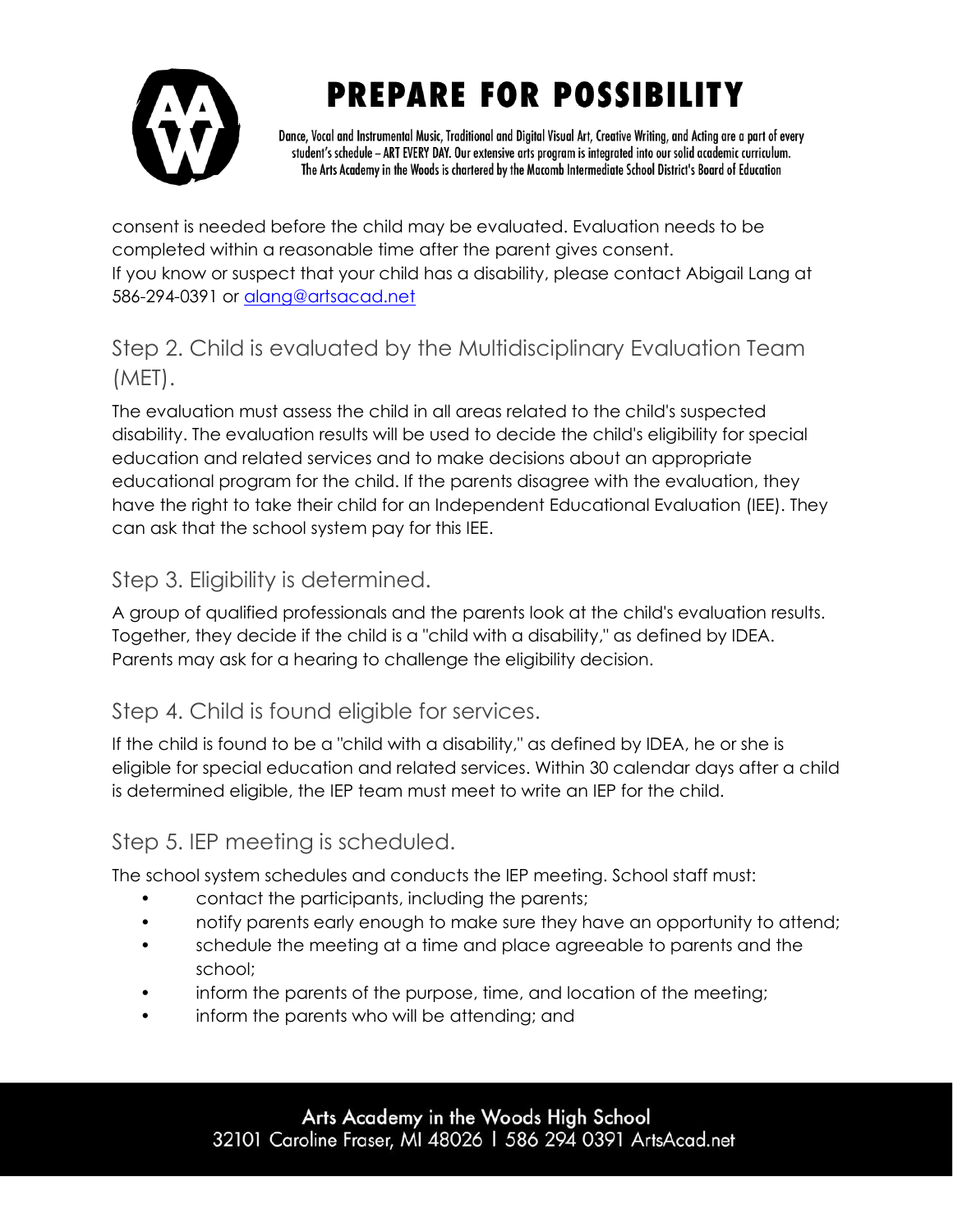

Dance, Vocal and Instrumental Music, Traditional and Digital Visual Art, Creative Writing, and Acting are a part of every student's schedule - ART EVERY DAY. Our extensive arts program is integrated into our solid academic curriculum. The Arts Academy in the Woods is chartered by the Macomb Intermediate School District's Board of Education

• inform the parents that they may invite people to the meeting who have knowledge or special expertise about the child.

### <span id="page-5-0"></span>Step 6. IEP meeting is held and the IEP is written.

The IEP team gathers to talk about the child's needs and write the student's IEP. Parents and the student (when appropriate) are part of the team. If the child's placement is decided by a different group, the parents must be part of that group as well. Before the school system may provide special education and related services to the child for the first time, the parents must give consent. The child begins to receive services as soon as possible after the meeting.

If the parents do not agree with the IEP and placement, they may discuss their concerns with other members of the IEP team and try to work out an agreement. If they still disagree, parents can ask for mediation, or the school may offer mediation. Parents may file a complaint with the state education agency and may request a due process hearing, at which time mediation must be available.

### <span id="page-5-1"></span>Step 7. Services are provided.

The school makes sure that the child's IEP is being carried out as it was written. Parents are given a copy of the IEP. Each of the child's teachers and service providers has access to the IEP and knows his or her specific responsibilities for carrying out the IEP. This includes the accommodations, modifications, and supports that must be provided to the child, in keeping with the IEP.

### <span id="page-5-2"></span>Step 8. Progress is measured and reported to parents.

The child's progress toward the annual goals is measured, as stated in the IEP. His or her parents are regularly informed of their child's progress and whether that progress is enough for the child to achieve the goals by the end of the year. These progress reports must be given to parents at least as often as parents are informed of their nondisabled children's progress.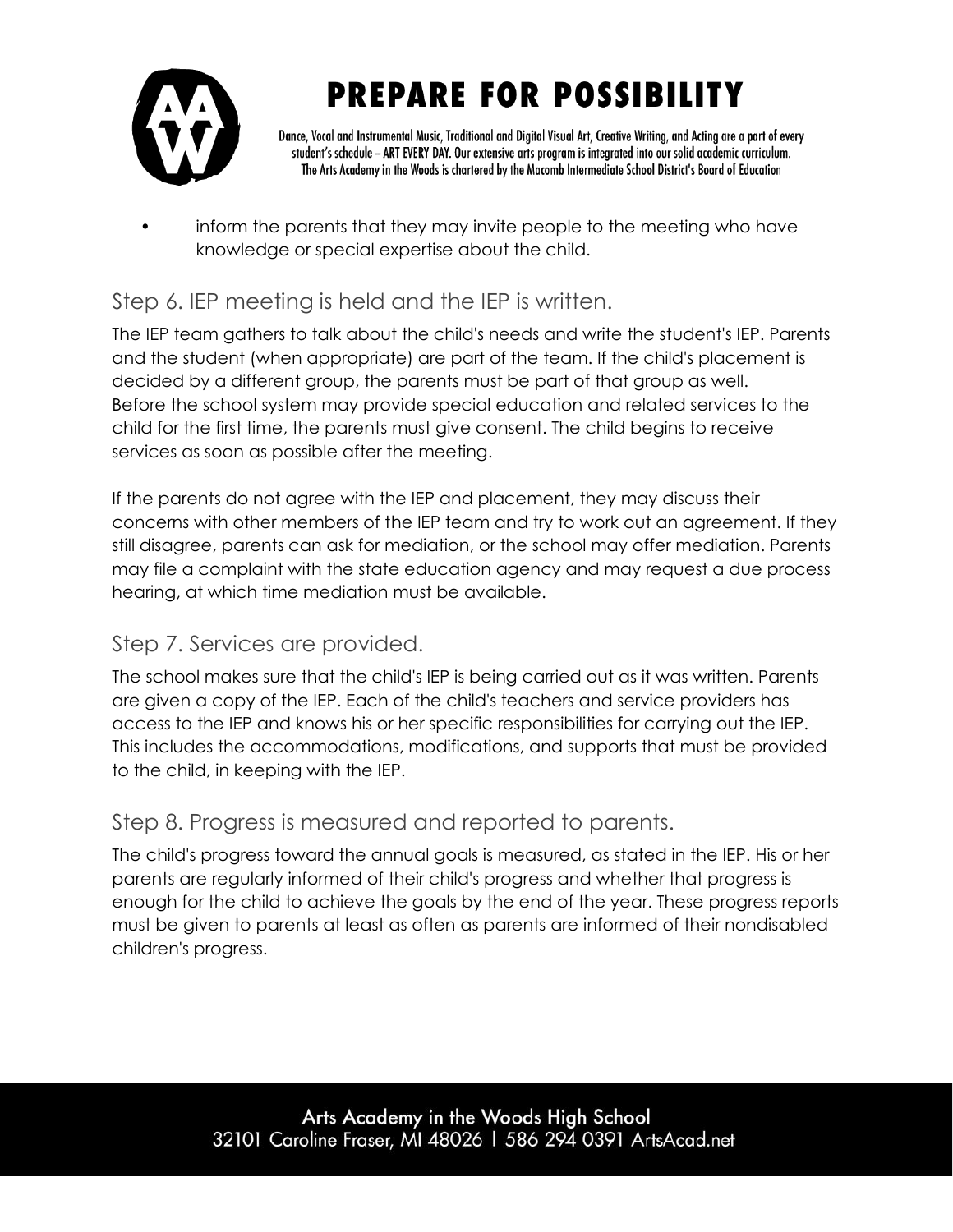

Dance, Vocal and Instrumental Music, Traditional and Digital Visual Art, Creative Writing, and Acting are a part of every student's schedule - ART EVERY DAY. Our extensive arts program is integrated into our solid academic curriculum. The Arts Academy in the Woods is chartered by the Macomb Intermediate School District's Board of Education

### <span id="page-6-0"></span>Step 9. IEP is reviewed.

The child's IEP is reviewed by the IEP team at least once a year, or more often if the parents or school ask for a review. If necessary, the IEP is revised. Parents, as team members, must be invited to attend these meetings. Parents can make suggestions for changes, can agree or disagree with the IEP goals, and agree or disagree with the placement.

If parents do not agree with the IEP and placement, they may discuss their concerns with other members of the IEP team and try to work out an agreement. There are several options, including additional testing, an independent evaluation, or asking for mediation (if available) or a due process hearing. They may also file a complaint with the state education agency.

### <span id="page-6-1"></span>Step 10. Child is reevaluated.

At least every three years the child must be reevaluated. This evaluation is often called a "triennial." Its purpose is to find out if the child continues to be a "child with a disability," as defined by IDEA, and what the child's educational needs are. However, the child must be reevaluated more often if conditions warrant or if the child's parent or teacher asks for a new evaluation.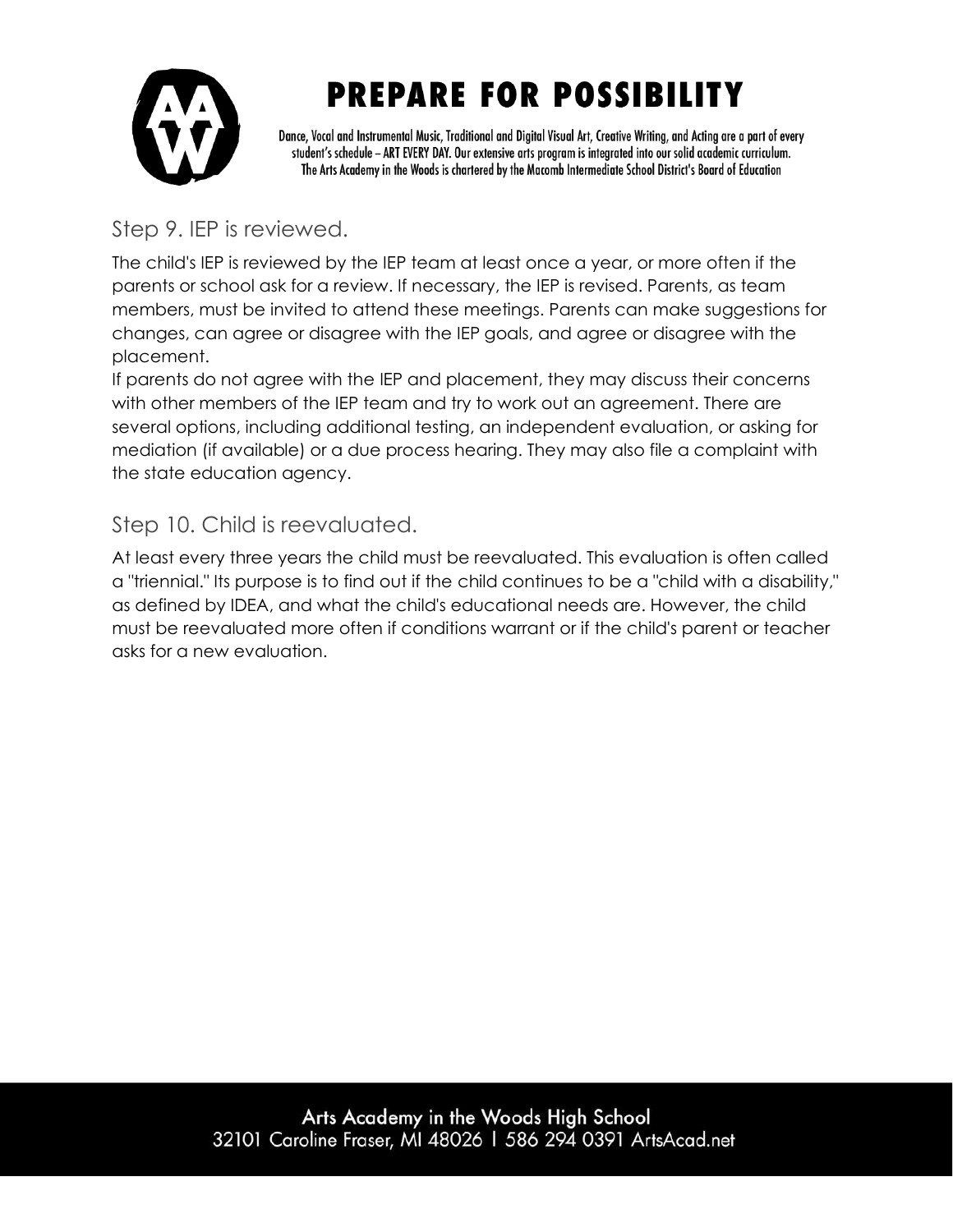

Dance, Vocal and Instrumental Music, Traditional and Digital Visual Art, Creative Writing, and Acting are a part of every student's schedule - ART EVERY DAY. Our extensive arts program is integrated into our solid academic curriculum. The Arts Academy in the Woods is chartered by the Macomb Intermediate School District's Board of Education

## <span id="page-7-0"></span>Categories of Disabilities

IDEA defines "children with disabilities" as individuals between the ages of three and 22 with one or more of the following conditions:

## <span id="page-7-1"></span>Autism Spectrum Disorder (ASD)

Students identified with Autism Spectrum Disorder have a neurological disorder that interferes with the development of reasoning, social interactions, and communication. It is a lifelong disability that makes learning difficult and can lead to serious behavior problems. Children with Autism Spectrum Disorder have substantial problems in the area of communication which may include immature speech, inability to understand complex speech patterns or words. It is not uncommon for students with Autism Spectrum Disorder to be nonverbal and use alternate means of communicating.

## <span id="page-7-2"></span>Cognitive Impairment (CI)

Students identified with a Cognitive Impairment have mild, moderate, or severe mental impairments as identified upon a comprehensive evaluation by a multidisciplinary team. Cognitive impairments shall be manifested during the developmental period and determined through the demonstration in several areas including; adaptive behavior, low developmental rates on intellectual measures, depressed scores on standardized tests of reading and arithmetic, and general lack of development in the cognitive domain. The impairment must adversely affect a student's educational performance.

### <span id="page-7-3"></span>Deaf/Blind

Students identified as Deaf/Blind have a combination of hearing loss and vision loss, such that the combination necessitates specialized interpretation of spoken and written information in a manner appropriate to that person's dual sensory loss.

## <span id="page-7-4"></span>Early Childhood Developmental Delay (ECDD)

Students identified with Early Childhood Developmental Delay must be between the ages of birth to seven years. The label implies that the primary handicap cannot be differentiated through the criteria of the other handicapping conditions. The child must manifest impairment in one or more areas of development equal to or greater than 1/2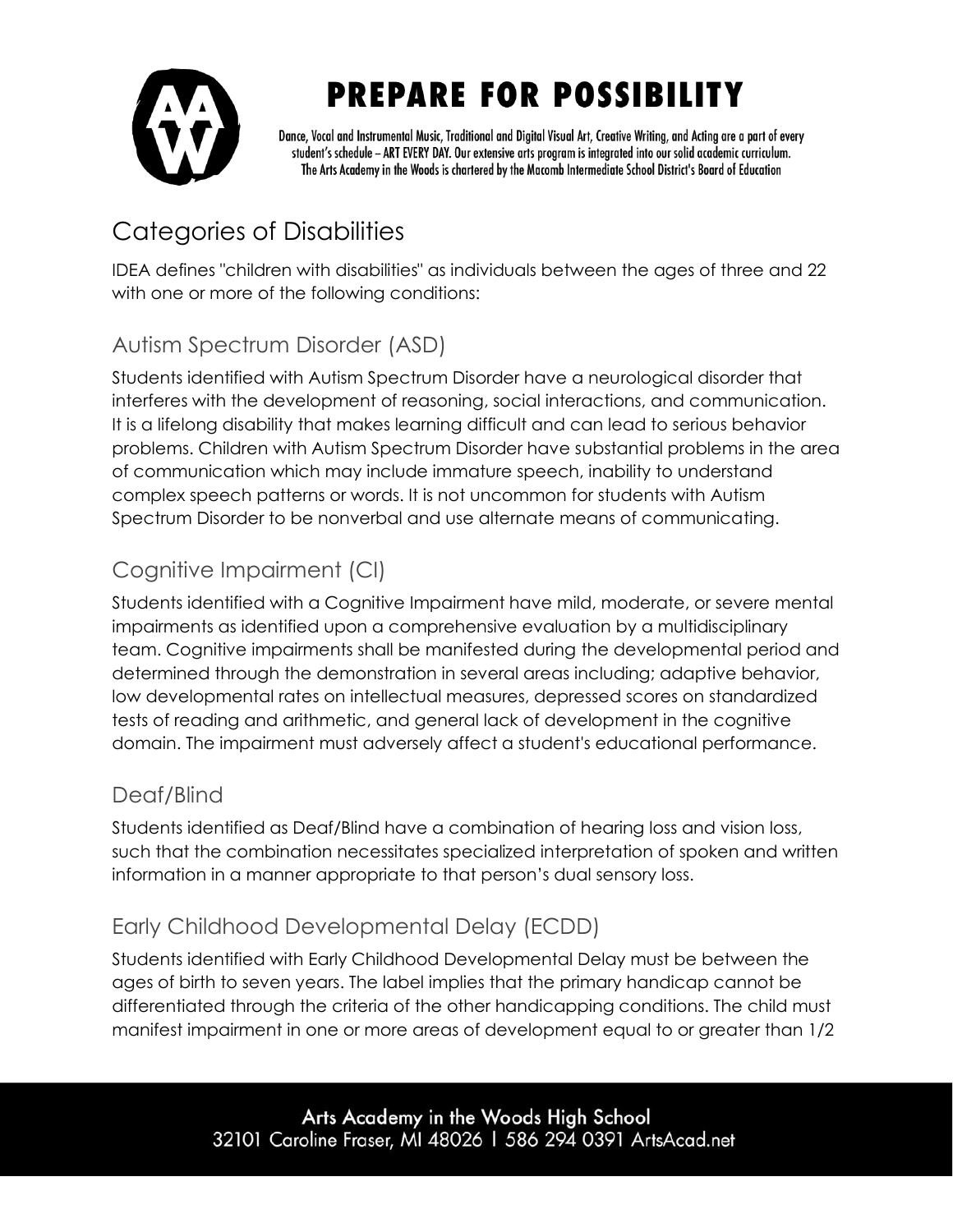

Dance, Vocal and Instrumental Music, Traditional and Digital Visual Art, Creative Writing, and Acting are a part of every student's schedule - ART EVERY DAY. Our extensive arts program is integrated into our solid academic curriculum. The Arts Academy in the Woods is chartered by the Macomb Intermediate School District's Board of Education

of the expected development for their chronological age, as measured by more than one developmental scale. The impairment must not be able to be resolved by medical or nutritional intervention. The students must be reclassified by the age of seven into one of the other disability categories.

### <span id="page-8-0"></span>Emotional Impairment (EI)

Students identified with Emotional Impairment exhibit behaviors, over an extended period of time that seriously interferes with the learning environment. Students often have trouble with self-control and are frequently disruptive. Their emotional problems negatively affect their academic performance.

### <span id="page-8-1"></span>Hearing Impairment (HI)

Students identified with a Hearing Impairment have a hearing loss, which interferes with development or adversely affects educational performance in a general education setting. Hearing problems range from a mild hearing loss that adversely affect education to total deafness which is evidenced through the students inability to process linguistic information through hearing, with or without amplification.

## <span id="page-8-2"></span>Learning Disabled (LD)

Students identified as Learning Disabled have a severe discrepancy between their intellectual ability and their academic achievement. Students have a significant learning problem in one or more of the basic processes involved in understanding or using spoken or written language. These problems adversely affect the student's writing, math, spelling, listening, and speaking skills. Students function below their intellectual level in one or more of these specific areas.

### <span id="page-8-3"></span>Physical Impairment (PI)

Students identified with a Physical Impairment have a severe orthopedic impairment that adversely affects their educational performance. They may have congenital anomalies such as the absence of a limb. Others may have cerebral palsy or muscular dystrophy.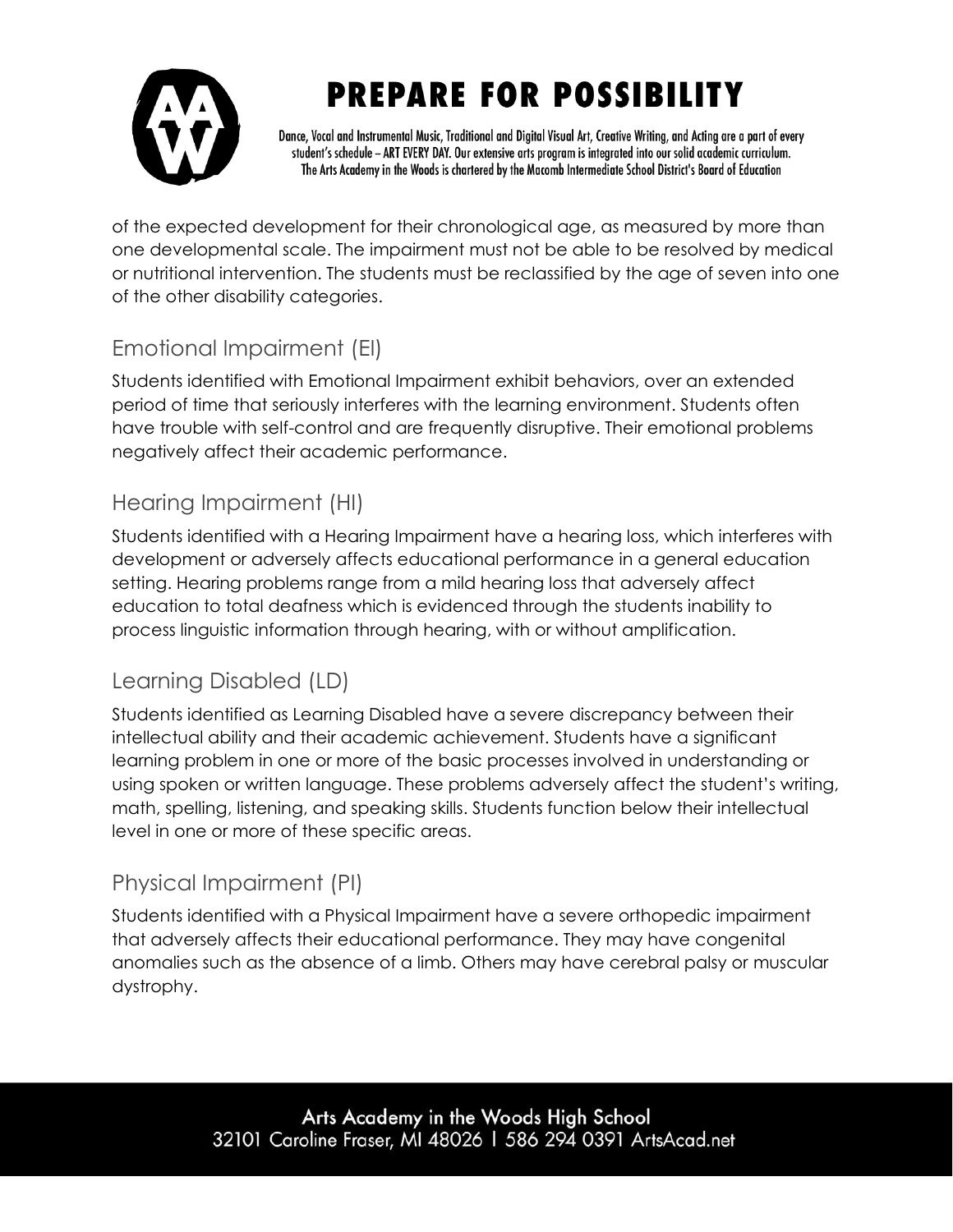

Dance, Vocal and Instrumental Music, Traditional and Digital Visual Art, Creative Writing, and Acting are a part of every student's schedule - ART EVERY DAY. Our extensive arts program is integrated into our solid academic curriculum. The Arts Academy in the Woods is chartered by the Macomb Intermediate School District's Board of Education

## <span id="page-9-0"></span>Otherwise Health Impairment (OHI)

Students with an Otherwise Health Impairment have a physical challenge which adversely affects their ability to learn. Some students have "health impairments" which limit strength, vitality or alertness, due to chronic or acute health problems such as a heart condition, tuberculosis, rheumatic fever, asthma, sickle cell anemia, hemophilia, lead poisoning, leukemia, or diabetes. If a student is identified as Otherwise Health Impaired, the conditions must adversely affect the student's educational performance.

### <span id="page-9-1"></span>Severe Multiple Impairment (SXI)

Students identified with Severe Multiple Impairments have more than one disability, for example, they may be both blind and have a cognitive impairment. Their combination of impairments causes such severe education problems that placement in a special education program for one of their disabilities is not sufficient.

### <span id="page-9-2"></span>Speech and Language Impairment (SLI)

Students identified with a Speech and Language Impairment have communication disorders that affect their educational performance. Communication disorders include stuttering, voice impairments, articulation, and language impairments. Slow vocabulary development, unclear speech and poor listening skills are a few of the symptoms that may be exhibited that may impact educational performance.

### <span id="page-9-3"></span>Traumatic Brain Injury (TBI)

Students identified with a Traumatic Brain Injury have had a brain injury that results in problems in learning, social function, and physical functioning. The students often have trouble in areas such as communication, memory, perception, reasoning, and judgment.

### <span id="page-9-4"></span>Visual Impairment (VI)

Students identified as Visually Impaired have a visual impairment which, even when corrected, negatively affects their learning. Visual problems range from partial sight to total blindness.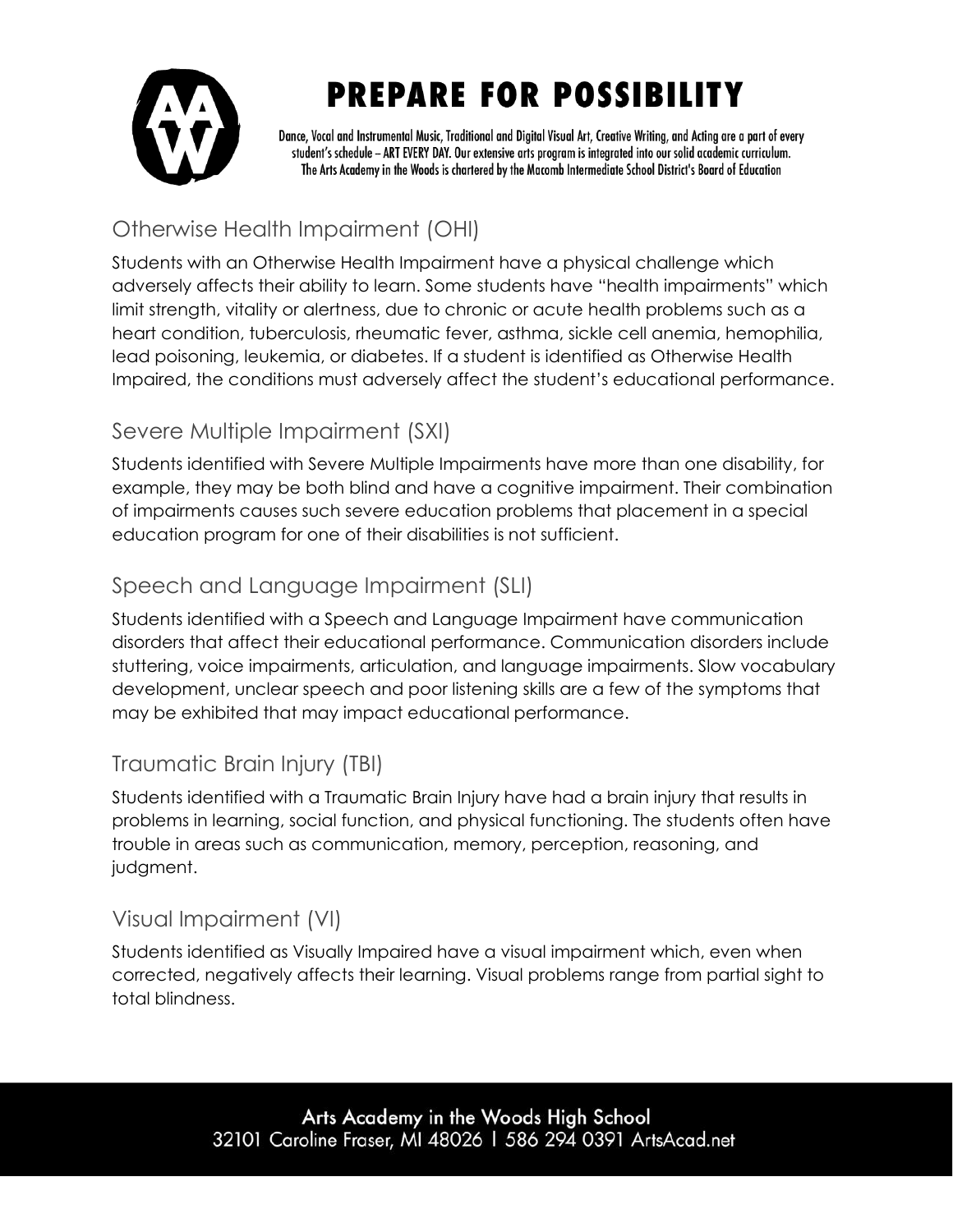

Dance, Vocal and Instrumental Music, Traditional and Digital Visual Art, Creative Writing, and Acting are a part of every student's schedule - ART EVERY DAY. Our extensive arts program is integrated into our solid academic curriculum. The Arts Academy in the Woods is chartered by the Macomb Intermediate School District's Board of Education

## <span id="page-10-0"></span>The Multidisciplinary Evaluation Team (MET)

An evaluation of the student with a suspected disability is the next step after a referral to special education has been processed and parental consent has been obtained. The Multidisciplinary Evaluation Team (MET) consists of educational professionals with knowledge in the suspected area of disability. The team may include teachers, speech and language providers, psychologists, educational consultants, physical or occupational therapists, and social workers.

The MET will evaluate the strengths of your child. The team will review important information, including school records, assessment data, medical history, and information that you may provide about your child. If you have had an outside evaluation of your child, it would be appropriate to share the information with the MET.

Once the MET evaluation is complete, you will be invited to participate in a meeting to discuss eligibility. At the meeting, an eligibility recommendation will be presented to an Individual Educational Planning Team (IEPT). Using the evaluation information, the IEPT determines whether or not your child is eligible for special education programs and/or services.

The MET evaluation is very important. You can assist the team by providing as much information regarding your child as you can. The team will help your child feel comfortable about the testing situation. Be sure to assist the staff by talking to your child and helping him/her try to understand that the process is geared to help him/her meet success in the school setting.

#### <span id="page-10-1"></span>The MET process in review:

- Parental consent must be received prior to the evaluation.
- A team of professionals will be involved in the assessment process, which must be completed within thirty (30) school days.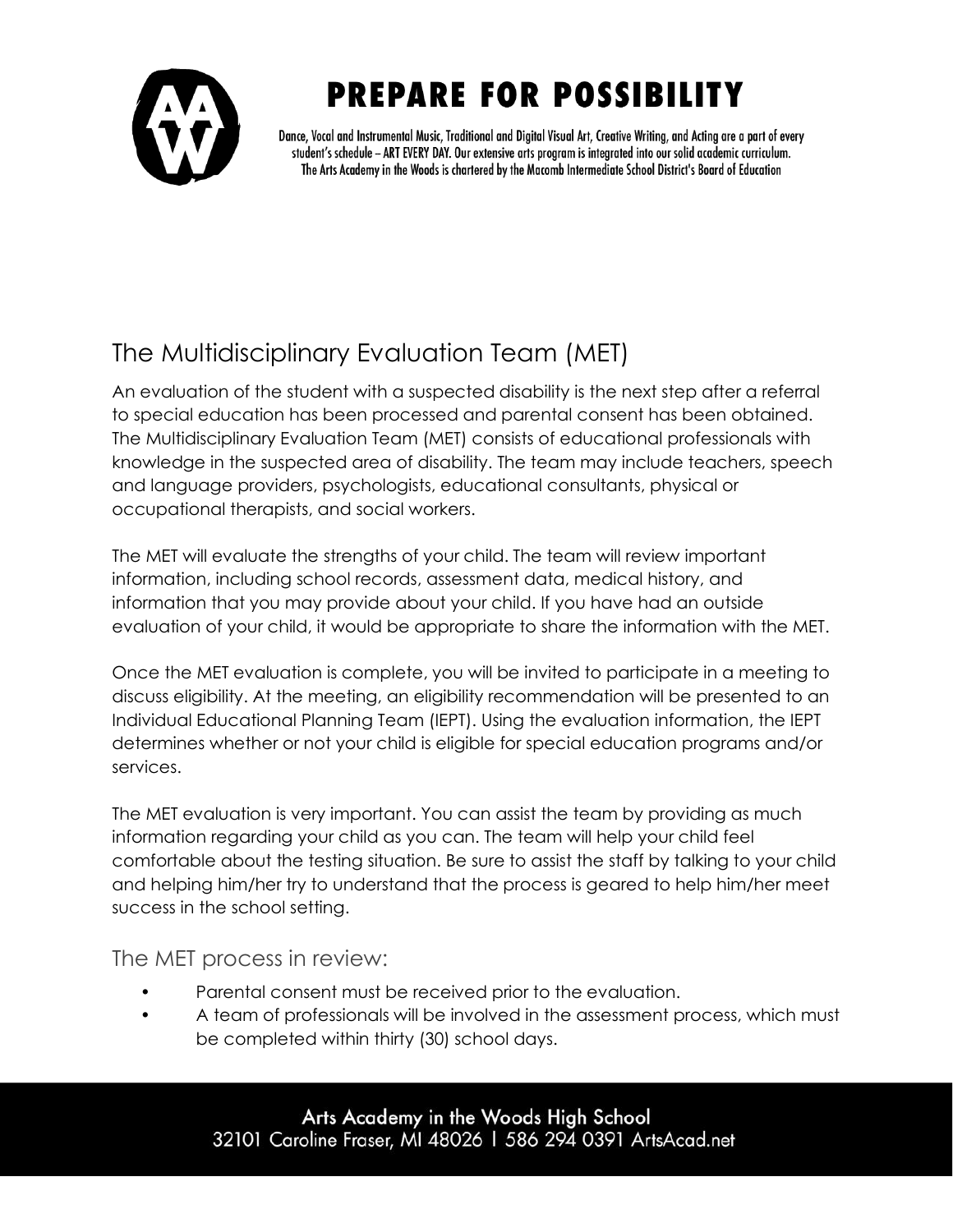

Dance, Vocal and Instrumental Music, Traditional and Digital Visual Art, Creative Writing, and Acting are a part of every student's schedule - ART EVERY DAY. Our extensive arts program is integrated into our solid academic curriculum. The Arts Academy in the Woods is chartered by the Macomb Intermediate School District's Board of Education

- More than one assessment tool (test) will be used to recommend special education eligibility.
- The evaluation tools cannot discriminate on the basis of language or culture.
- Outside assessments and evaluation data will be considered during the process.
- Parent input is a component of each step of the MET process.

## <span id="page-11-0"></span>The Individualized Educational Planning Team (IEPT)

An IEPT is the team that meets to review the needs of your child. It is a required meeting, and parents are a very important member of the team. The IEPT determines the eligibility of a student and the appropriateness of programs and/or services to be provided. The IEPT reviews the information and recommendations provided by the Multidisciplinary Evaluation Team (MET).

An IEPT is held annually after the initial MET evaluation (or reevaluation) of your child. The IEPT is scheduled at a mutually agreeable time. If parents are unable to attend, they have the right to provide input in other ways. An IEPT may be scheduled more than once a year if deemed appropriate by staff or parents.

### <span id="page-11-1"></span>IEPT Members

The IEPT should include:

- A representative of the school district, other than the student's teacher.
- A special education teacher or service provider. If the student was not previously enrolled, a teacher who is appropriate for the student's age and ability should be invited.
- A general education teacher if the student is enrolled in general education or if general education placement will be considered.
- Parents are always invited and encouraged to participate. Meetings are scheduled with parents to ensure their availability.
- The student is invited to participate in all or part of the meetings, as appropriate. Students at age 14 must be invited for transition purposes.
- At initial IEPTs and three year re-evaluations, a member of the MET is required to participate.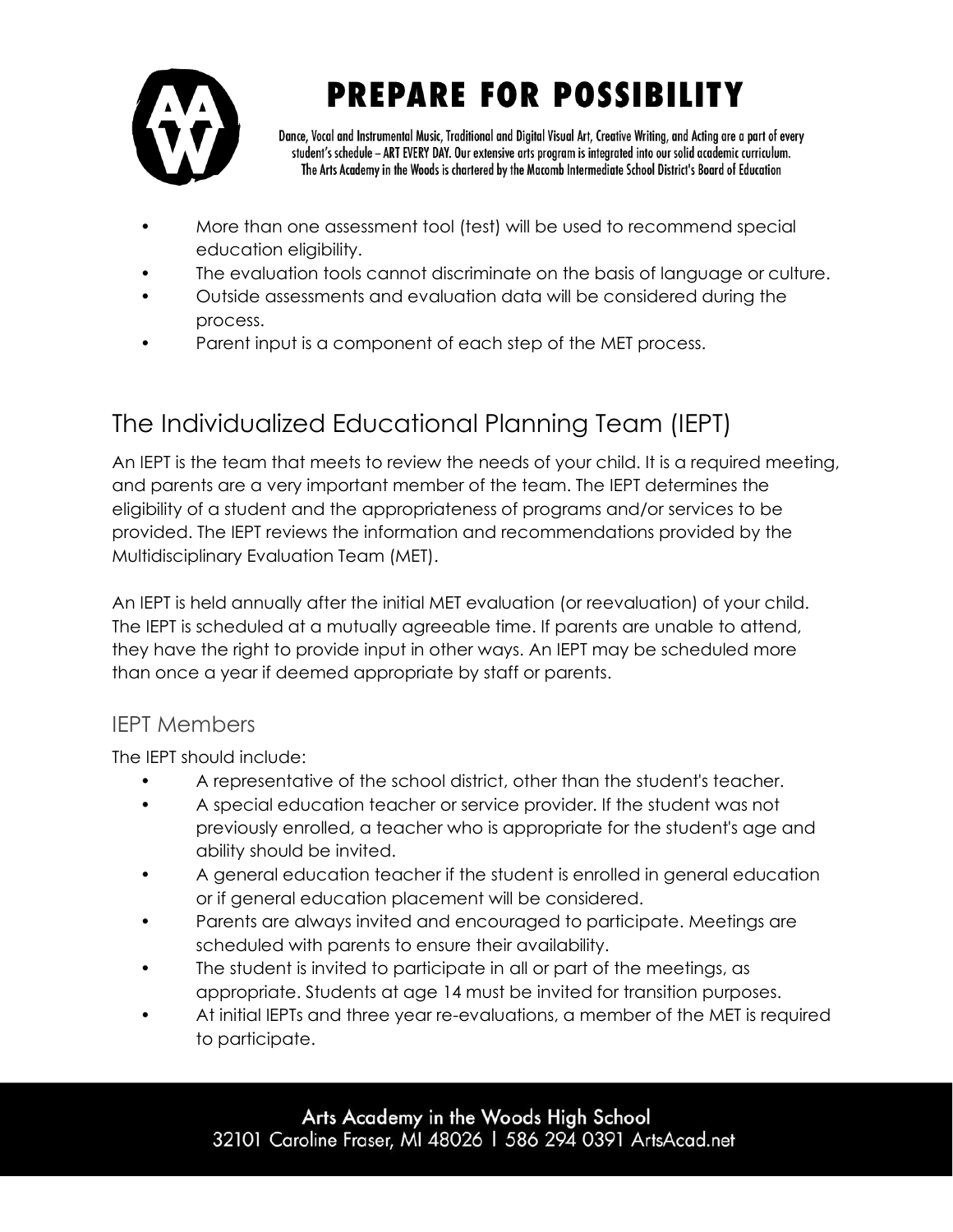

Dance, Vocal and Instrumental Music, Traditional and Digital Visual Art, Creative Writing, and Acting are a part of every student's schedule - ART EVERY DAY. Our extensive arts program is integrated into our solid academic curriculum. The Arts Academy in the Woods is chartered by the Macomb Intermediate School District's Board of Education

## <span id="page-12-0"></span>Parent Participation

Parents should participate in the meeting, sharing ideas and opinions. It is also important that parents ask for explanations whenever presented information is not clearly understood. Parents can also assist the IEPT in the following ways:

- Write down any information that you would like the school staff to know about your child.
- Come to the IEPT with any reports by outside consultants or therapists that the staff needs in order to have a complete picture of your child.
- Share information with staff regarding your child's strengths and/or weaknesses, particularly any of which the staff may not be aware.
- Help staff understand your child by describing your child's behavior at home.
- Complete the Parent Input forms and questionnaires
- Avoid pre-deciding which program you feel is best for your child until you have had an opportunity to hear programs discussed.
- Focus on the 'T' in IEPT. Remember that you are a member of the team will benefit your child.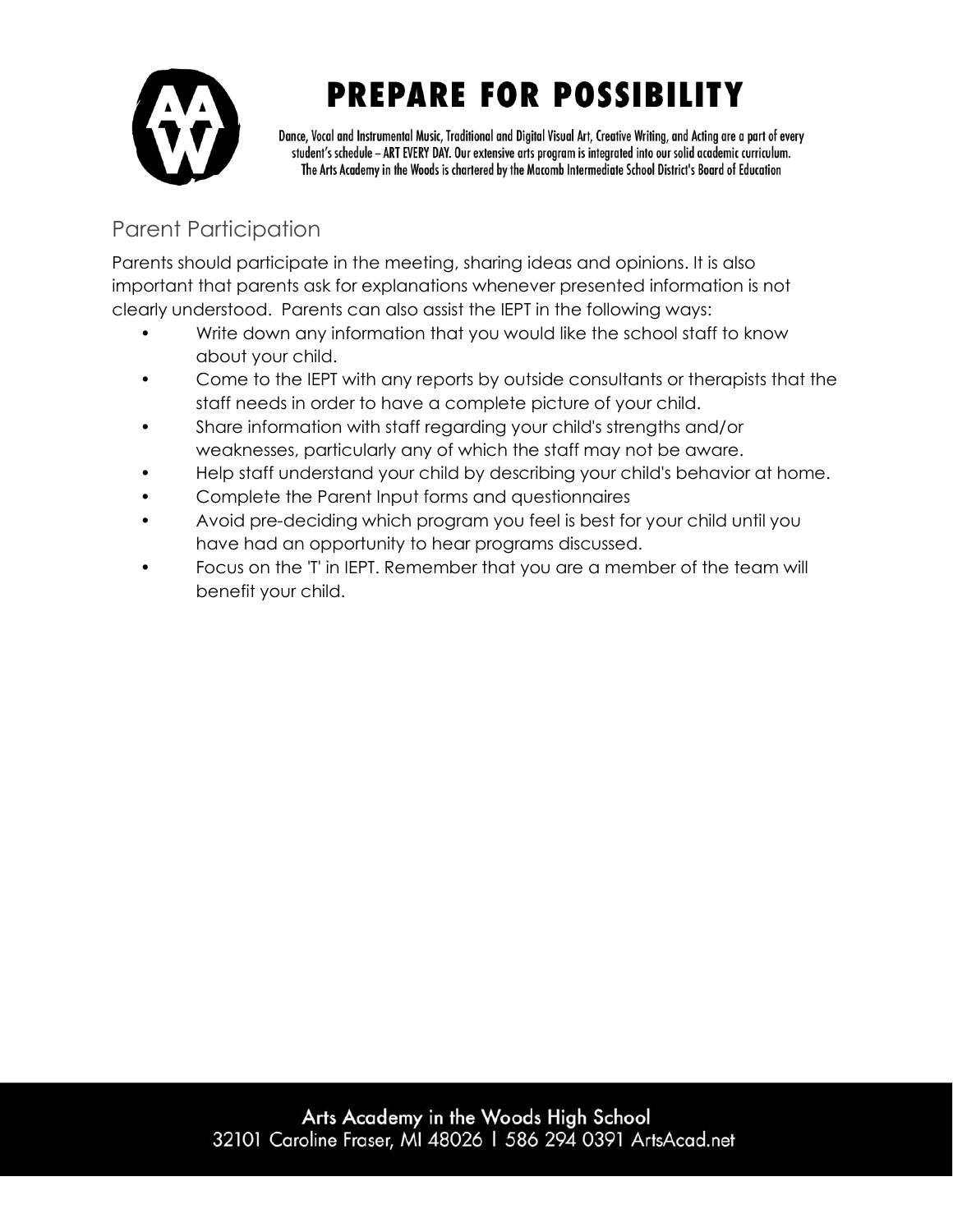

Dance, Vocal and Instrumental Music, Traditional and Digital Visual Art, Creative Writing, and Acting are a part of every student's schedule - ART EVERY DAY. Our extensive arts program is integrated into our solid academic curriculum. The Arts Academy in the Woods is chartered by the Macomb Intermediate School District's Board of Education

## <span id="page-13-0"></span>The Individualized Educational Plan (IEP)

An IEP is a plan, developed and written by the IEPT that outlines specific goals and objectives for a student on an individual basis. The IEP designates the instructional and support staff that will work with the student on specified goals during a specific period of time. IEPs are developed at least annually.

### <span id="page-13-1"></span>IEP Components

The IEP includes the following:

- The student's Present Level of Academic Achievement and Functional Performance (PLAAFP).
	- o This includes academic, behavioral, social, communication, and physical areas of development
- Student's eligibility
- Annual goals and short-term objectives
- A list of related services to be provided to the student
- The amount of time in general education and special education
- Least restrictive environment options
- Transition needs for students over the age of 14

Parents may sign the IEP at the end of the annual meeting. Parents also have the option of taking the IEP home to study and review prior to signing. Since an IEP must be developed through a team process, parents may not write on the document. If there are questions, parents should contact a member of the team for clarification.

Parents and staff should work together to develop the student's program. Parents and staff often need to hold further discussions to help determine appropriate goals, programs, or services for the student. However, if the disagreement cannot be resolved, parents have rights they can explore.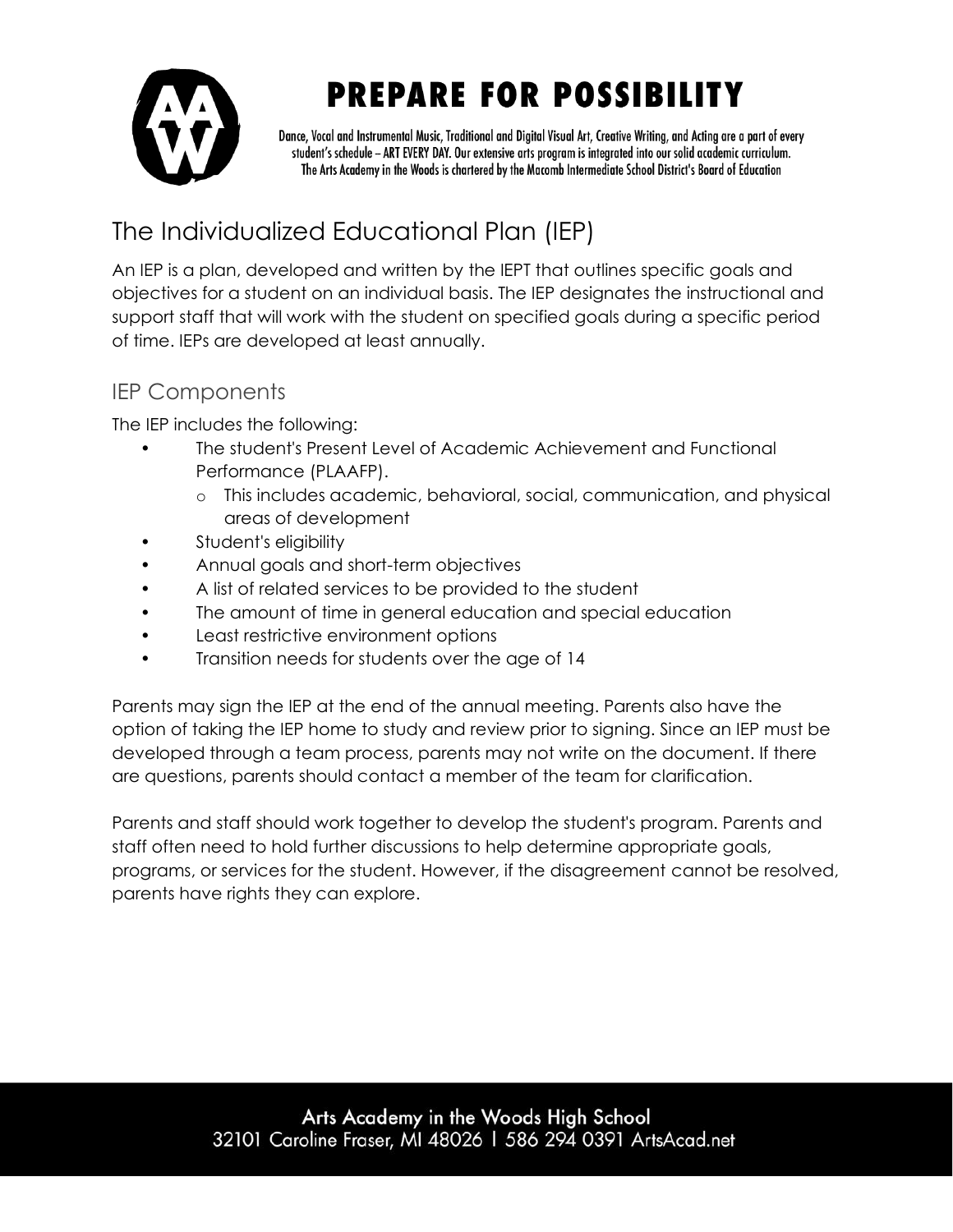

Dance, Vocal and Instrumental Music, Traditional and Digital Visual Art, Creative Writing, and Acting are a part of every student's schedule - ART EVERY DAY. Our extensive arts program is integrated into our solid academic curriculum. The Arts Academy in the Woods is chartered by the Macomb Intermediate School District's Board of Education

## <span id="page-14-0"></span>Resolving Disputes

Most problems or concerns about a child's education are best resolved at the school. Staff members at the school are the most familiar with the child and the child's program/services and have the tools available to serve the child's best interest. When problems or questions arise, parents should first contact the child's teacher. The office staff is very helpful in helping you understand each teacher's schedule and their availability to meet. All Academy teachers and special education service providers have e-mail which can help with contacting them. If problems cannot be resolved after meeting with the teacher/service provider, a meeting can be scheduled with the building principal or a designee from the Student Support Services Department. Working together with parents, staff can resolve most concerns expediently.

## <span id="page-14-1"></span>Chain of Contact

- 1) Classroom Teacher
- 2) Special Education Caseload Manager
- 3) Special Education Coordinator
- 4) Principal
- 5) MISD Director of Special Education
- 6) Michigan Department of Education

After all attempts to resolve problems and issues at the building/district level has been exhausted, it may be appropriate to contact the Intermediate School District. In the case that a parent feels that the school district has been unresponsive and has not made appropriate progress in dealing with an issue, parents may contact the Macomb Intermediate School District (MISD). The concerns are first discussed at the County level which could lead to a resolution to the problem. If discussion does not offer to a solution to the concern, a formal complaint may be filed.

A formal complaint is a written allegation. The statement(s) must indicate that there has been an uncorrected violation, misinterpretation, or misapplication of specific special education laws. The statement could also indicate that a child's IEP is not being implemented as written.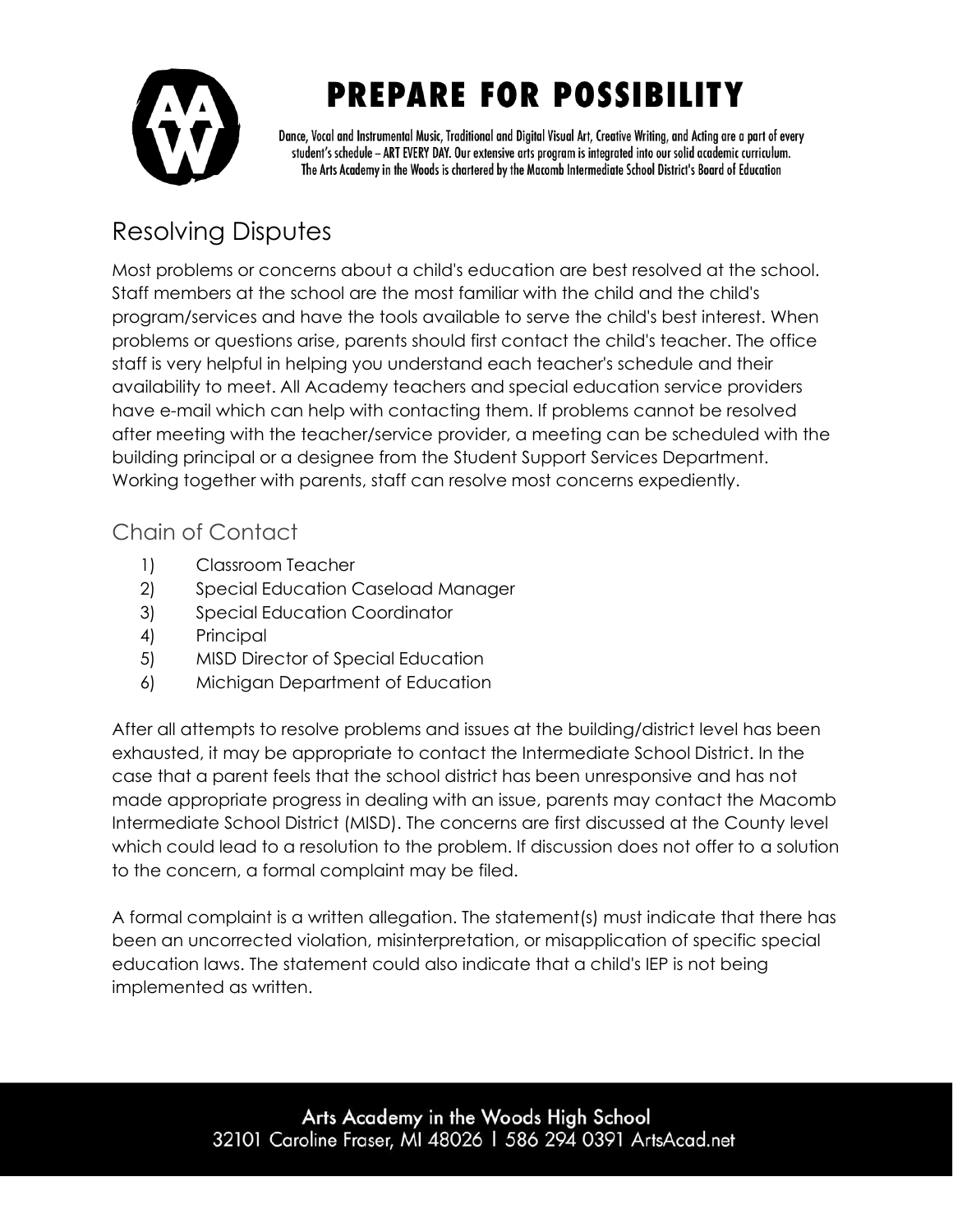

Dance, Vocal and Instrumental Music, Traditional and Digital Visual Art, Creative Writing, and Acting are a part of every student's schedule - ART EVERY DAY. Our extensive arts program is integrated into our solid academic curriculum. The Arts Academy in the Woods is chartered by the Macomb Intermediate School District's Board of Education

Arts Academy in the Woods special education personnel will explain parental rights regarding complaints and provides copies of related rules.

- The Intermediate School District must investigate the complaint within 21 calendar days.
- The complaint must be investigated by a member of the special education staff who has no authority over programs or services against which the complaint is filed.
- The ISD must give a copy of its findings to the parent and the district in writing.

Parents also have the right to request an independent educational evaluation at public expense if there is disagreement with the evaluation conducted by the school district. The request should be made at the IEPT that is convened following the MET to determine eligibility. Following your request, the school district will provide information as to where an evaluation can be obtained. The district has the option to honor your request for payment or to refuse payment. If the district refuses payment of an independent evaluation, an impartial due process hearing officer will determine if the district must pay for the evaluation.

#### <span id="page-15-0"></span>**Mediation**

In addition, mediation is available for to settle disputes so that a due process hearing does not become necessary. The following regulations apply to mediation:

- The parent and district must agree on the mediator.
- The mediator must not impose a decision on the parent or the school district. The mediator can assist the parent and the district in coming to a resolution.
- If a resolution is reached, the mediator must provide a written description of the resolution.

<span id="page-15-1"></span>The IEPT must meet to incorporate the mediated agreement into the IEP

#### Due Process

If you disagree with the IEPT regarding the identification, evaluation, or placement of your child, you have the right to a special education due process hearing. This hearing is designed to settle your dispute with the school district. You must request a hearing in writing.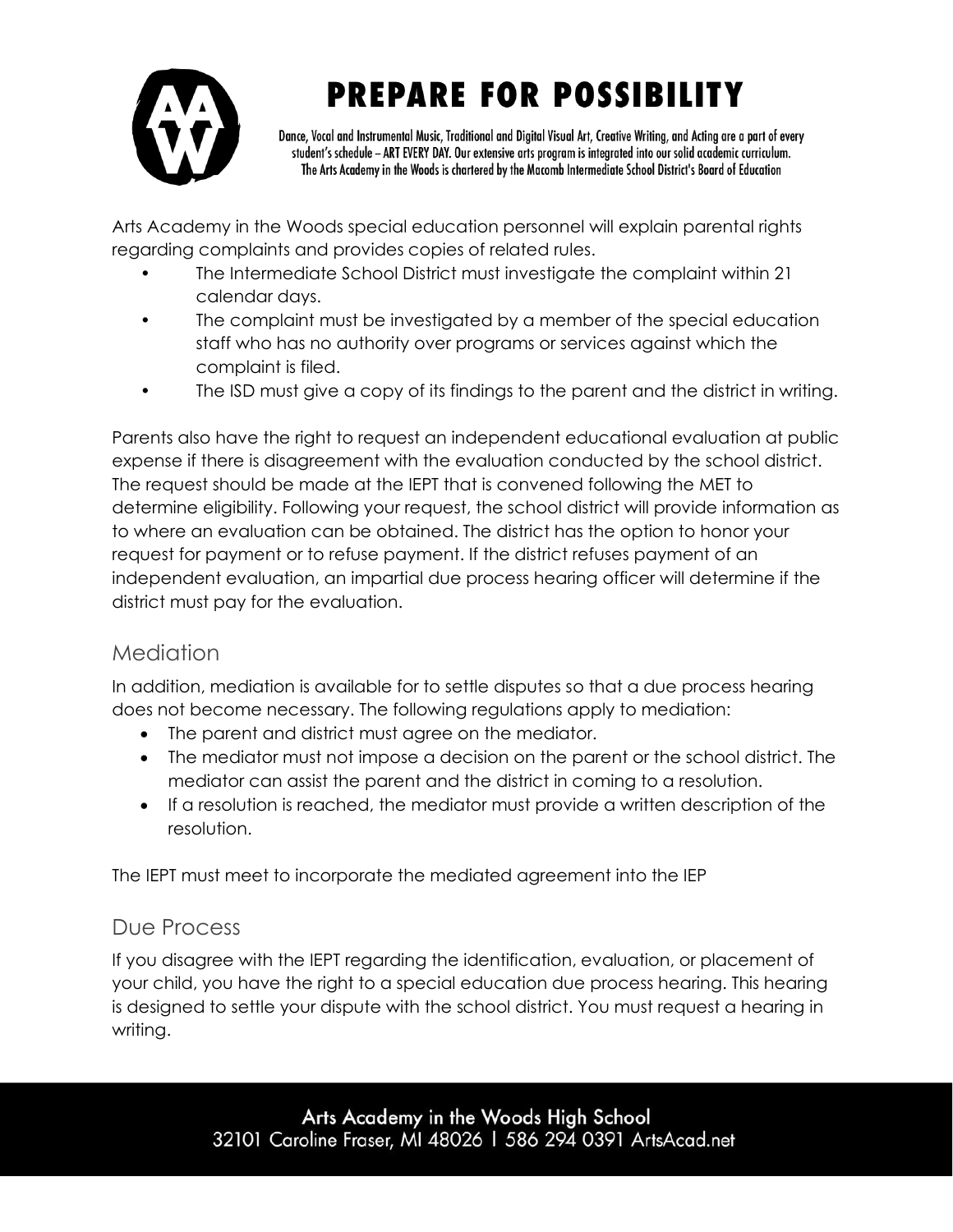

Dance, Vocal and Instrumental Music, Traditional and Digital Visual Art, Creative Writing, and Acting are a part of every student's schedule - ART EVERY DAY. Our extensive arts program is integrated into our solid academic curriculum. The Arts Academy in the Woods is chartered by the Macomb Intermediate School District's Board of Education

If you exercise your right to a hearing, you also have the right to:

- Have the hearing at a time and place reasonably convenient for you.
- Be told of any free or low cost legal and other relevant services available.
- Have access to your child's records so you may prepare for the hearing.
- Have a hearing officer who is agreeable to both you and the school district.
- Be accompanied, represented, and advised at the hearing by legal counsel or a parent advocate and present your own witnesses and evidence.
- Have your child present if you desire.
- Have a written or electronic transcript of the hearing upon request.
- Have a written decision within 45 days after the district receives the initial request for the hearing.
- Appeal to the State Department of Education for a state review of the local hearing decision.

#### NOTE

Parents can change their mind after a request for a hearing has been made. The request to cancel the meeting must be in writing. Once a hearing officer has been selected, the hearing officer must approve the cancellation.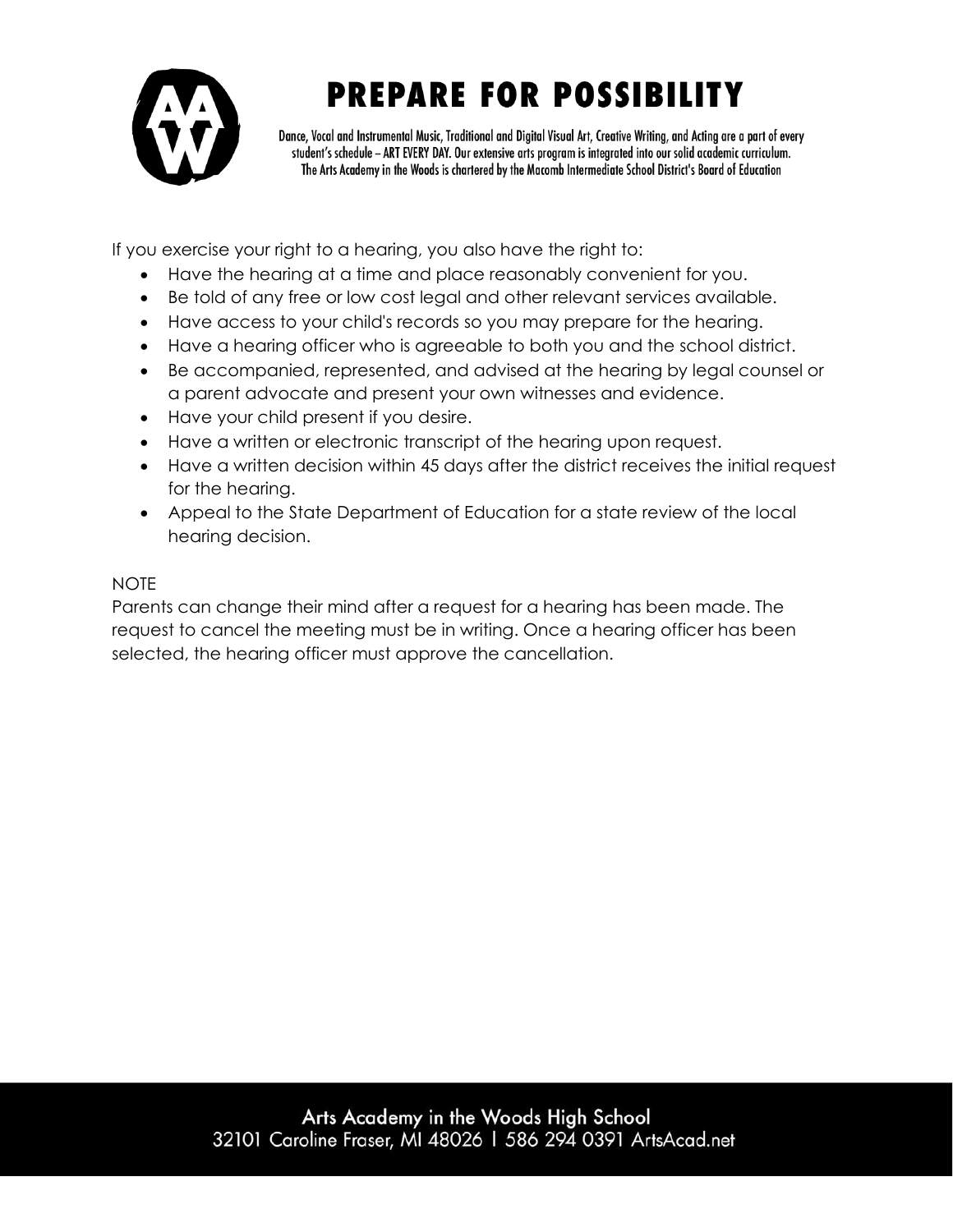

Dance, Vocal and Instrumental Music, Traditional and Digital Visual Art, Creative Writing, and Acting are a part of every student's schedule - ART EVERY DAY. Our extensive arts program is integrated into our solid academic curriculum. The Arts Academy in the Woods is chartered by the Macomb Intermediate School District's Board of Education

## <span id="page-17-0"></span>Programming Services

<span id="page-17-1"></span>The programming options listed below are in order from the least to the most restrictive.

## Teacher Consultant Services

Special Education students are enrolled in general education classes with the support of a certified Teacher Consultant. The Teacher Consultant works with the general education teacher to help make accommodations for the student. The Teacher Consultant provides direct support to instructional staff while providing indirect instructional and/or behavioral support to students functioning in the general education classroom. The Teacher Consultant serves as a resource for general education and special education teachers, other support staff, parents, and building administrators.

## <span id="page-17-2"></span>Educational Support Staff

Arts Academy in The Woods can provide ancillary and other related services for students. Some staff primarily serves as members of the diagnostic team while others may provide direct support to the student. Services that may be provided for students are determined through the IEPT. All support staff may be part of a student's MET and or IEPT. Services that the school can provide include:

## <span id="page-17-3"></span>Speech & Language Provider

The Speech and Language Provider evaluates students who may qualify for special education programs and services due to a disability in the areas of language development, articulation, voice, and fluency. Speech and Language Providers provide instructional support to students and are involved with helping students with augmentative communication. Speech and Language Providers also consult with educational staff, parents, and community agencies relating to speech and other communication disorders.

## <span id="page-17-4"></span>Occupational Therapist

The Occupational Therapist works with students who need individual exercises or adaptations for coordination of fine motor and perceptual motor problems. As well as direct support, the Occupational Therapist may help other professional or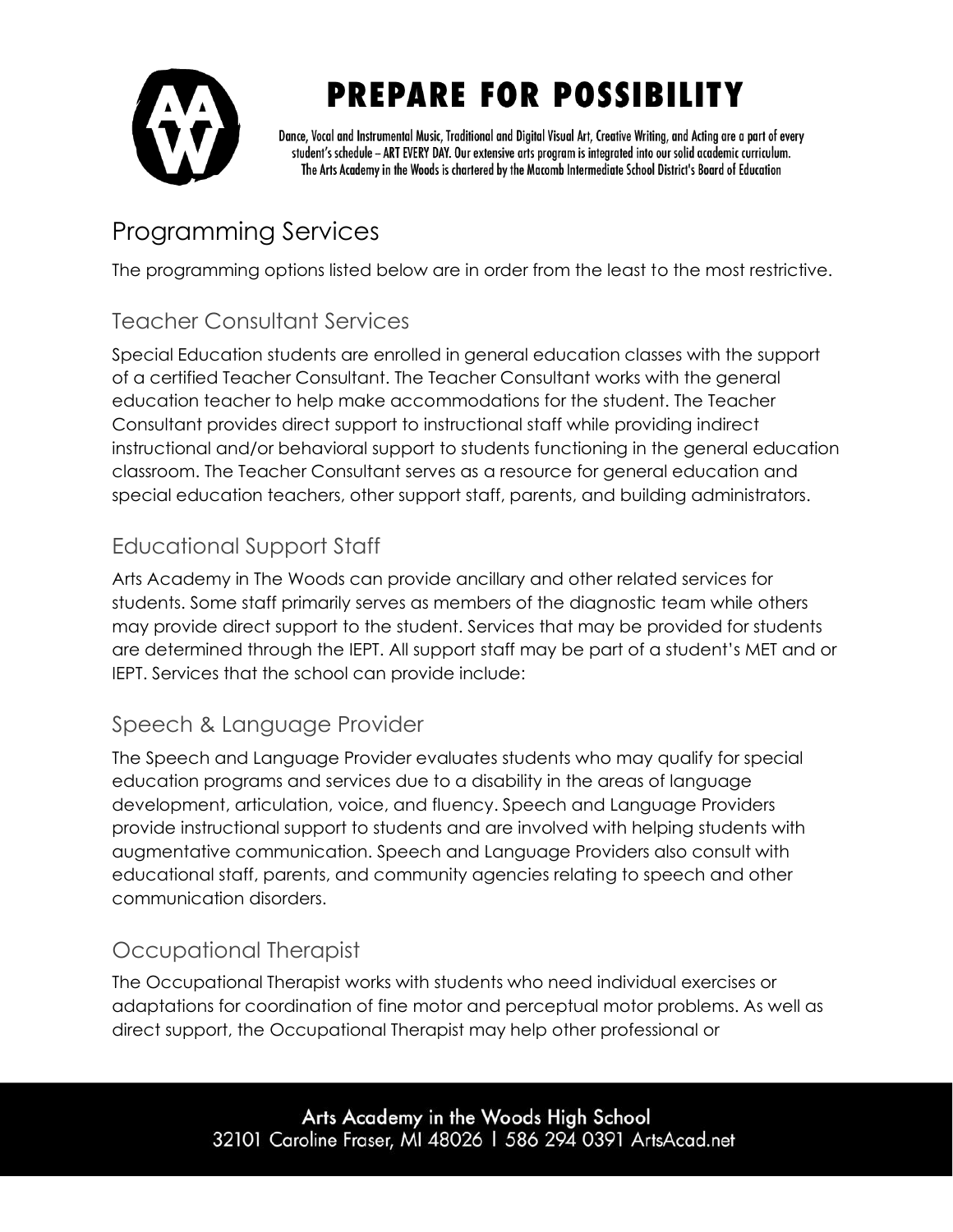

Dance, Vocal and Instrumental Music, Traditional and Digital Visual Art, Creative Writing, and Acting are a part of every student's schedule - ART EVERY DAY. Our extensive arts program is integrated into our solid academic curriculum. The Arts Academy in the Woods is chartered by the Macomb Intermediate School District's Board of Education

paraprofessional staff members support the student on a daily basis. The support provided by the Occupational Therapist must support the student to meet success in the educational environment.

## <span id="page-18-0"></span>Physical Therapist

The Physical Therapist evaluates and provides support for students who need treatment for gross motor control, basic mobility, and balance. The Physical Therapist helps the staff who works with the student on a daily basis to understand the student's physical capabilities and limitations. Support may include assisting a student with the use of adaptive equipment or instructing staff about the safe way to lift or transfer a student. Physical Therapist services are based on a prescription from a physician. Activities supported through physical therapy have educational relevance.

### <span id="page-18-1"></span>School Psychologist

The School Psychologist evaluates students' intelligence, personality, and perceptualmotor skills using tests, observations and other procedures. The School Psychologist may also administer achievement tests and is capable of overlaying the results of these evaluations with school curriculum.

### <span id="page-18-2"></span>School Social Worker

The School Social Worker may evaluate a student's social and emotional adjustment. School Social Workers provide direct support to all students in making behavioral and academic progress. Goals that are most often written on IEPs that require social work support are related to social, emotional, or school adjustment problems. School Social Workers serve as resource persons to educational staff, students, and parents in providing problem solving techniques; acting as a liaison between the school, home, and community while coordinating and developing community resources. School Social Workers also take a leadership role in the development of student behavior plans.

### <span id="page-18-3"></span>Special Education Teacher

The Special Education Teacher consults with general education teachers to develop and maintain academic programming for students with an Individual Educational Plan.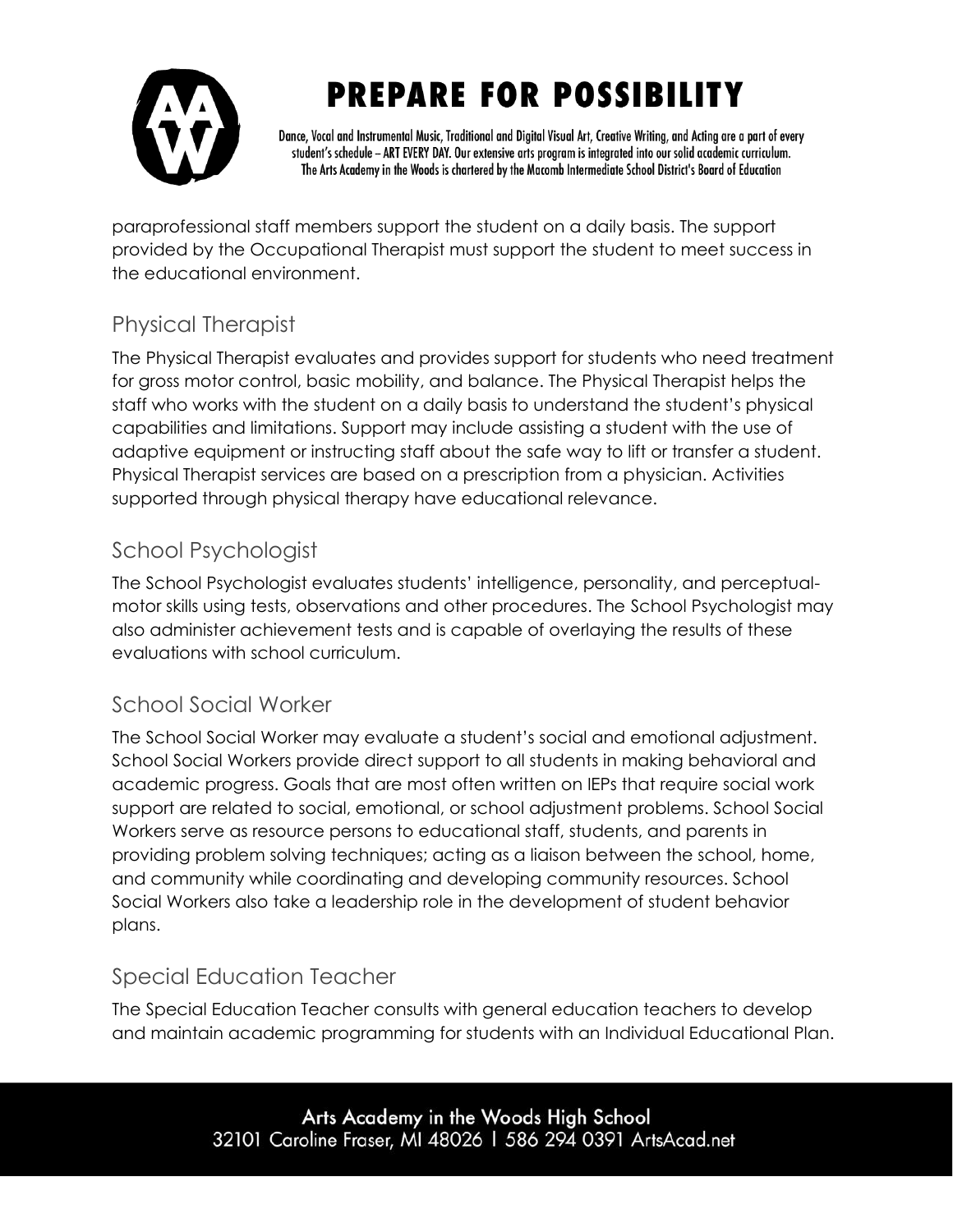

Dance, Vocal and Instrumental Music, Traditional and Digital Visual Art, Creative Writing, and Acting are a part of every student's schedule - ART EVERY DAY. Our extensive arts program is integrated into our solid academic curriculum. The Arts Academy in the Woods is chartered by the Macomb Intermediate School District's Board of Education

Collects, analyzes, interprets data, and participates in the special education process. Provides direct and indirect support to students on their caseload and manages caseload ancillary services.

#### <span id="page-19-0"></span>Resource Programs

Eligible students are enrolled in general education for the majority of their day. Direct instructional support is provided to the student in areas of identified need by a Special Education Teacher for the remainder of the school day. The Resource room teacher in the resource program will instruct students in the areas of weakness as well as provide consultation to the student's general education teacher. Resource Programs are available in all of the schools within the district.